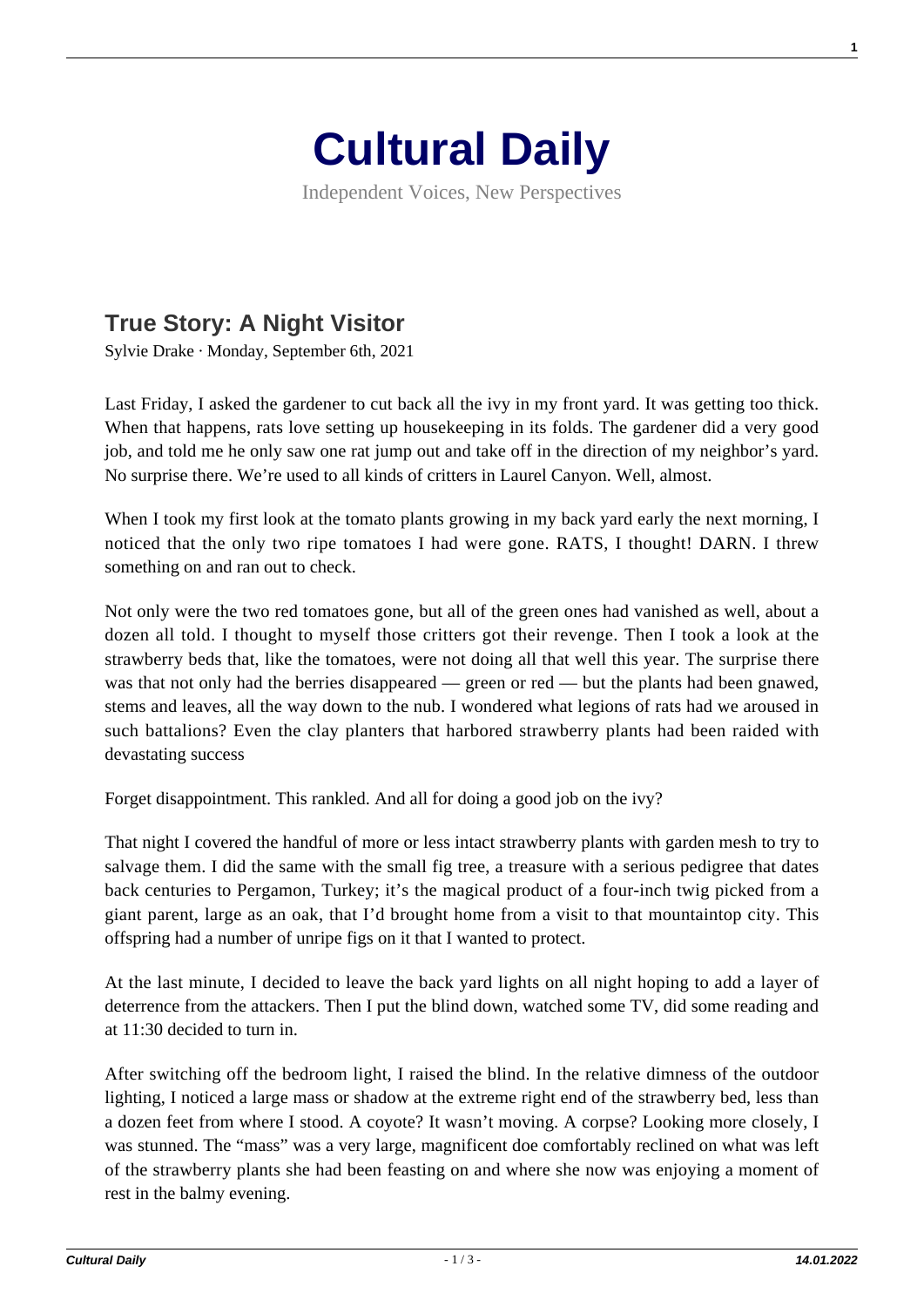I ran to my iPhone hoping to snap a picture of her, but the light was too dim. This bit of activity in my room got her attention, but not her concern. She raised her head slightly, not yet ready to get up or move on. She turned her head in my direction without alarm. She couldn't see me, of course, rooted in place in my dark bedroom, eyes unswervingly fixed on her. We remained in this unlikely standoff, with her enjoying the coolness of the night and me, feet nailed to the floor of my room.



A white-tailed deer, similar to the one I saw but couldn't photograph.

After about fifteen minutes she stood up lazily, revealing her full grandeur for the first time. Including the long neck and oversized quivering ears, her height easily matched my own 4'10." She ambled gracefully toward the small Chinese Magnolia on the hill, sniffed its leaves taking no bites. She then wandered casually to the left and up the hillside and vanished into the dark at the top.

I've lived in this house for more years than I care to say, but I have never had such a seductive uninvited visitor. I knew we had deer in these hills, but I had never seen a live one, let alone one that size, in my own back yard. She returned two or three more times, polished off a few more nibbles, and was glimpsed roaming the streets by others.

It is not many cities the size of Los Angeles that can boast of such wild life intrusions at its very heart. Laurel Canyon has a storied past which touched on the lives of many celebrities, actors, directors, musicians, going back to the start of the 20th century and the birth of silent film. More recently it played a big role in the housing of rock musicians and the expansion of rock music. But Laurel Canyon was first and always home to a menagerie of many other native creatures.